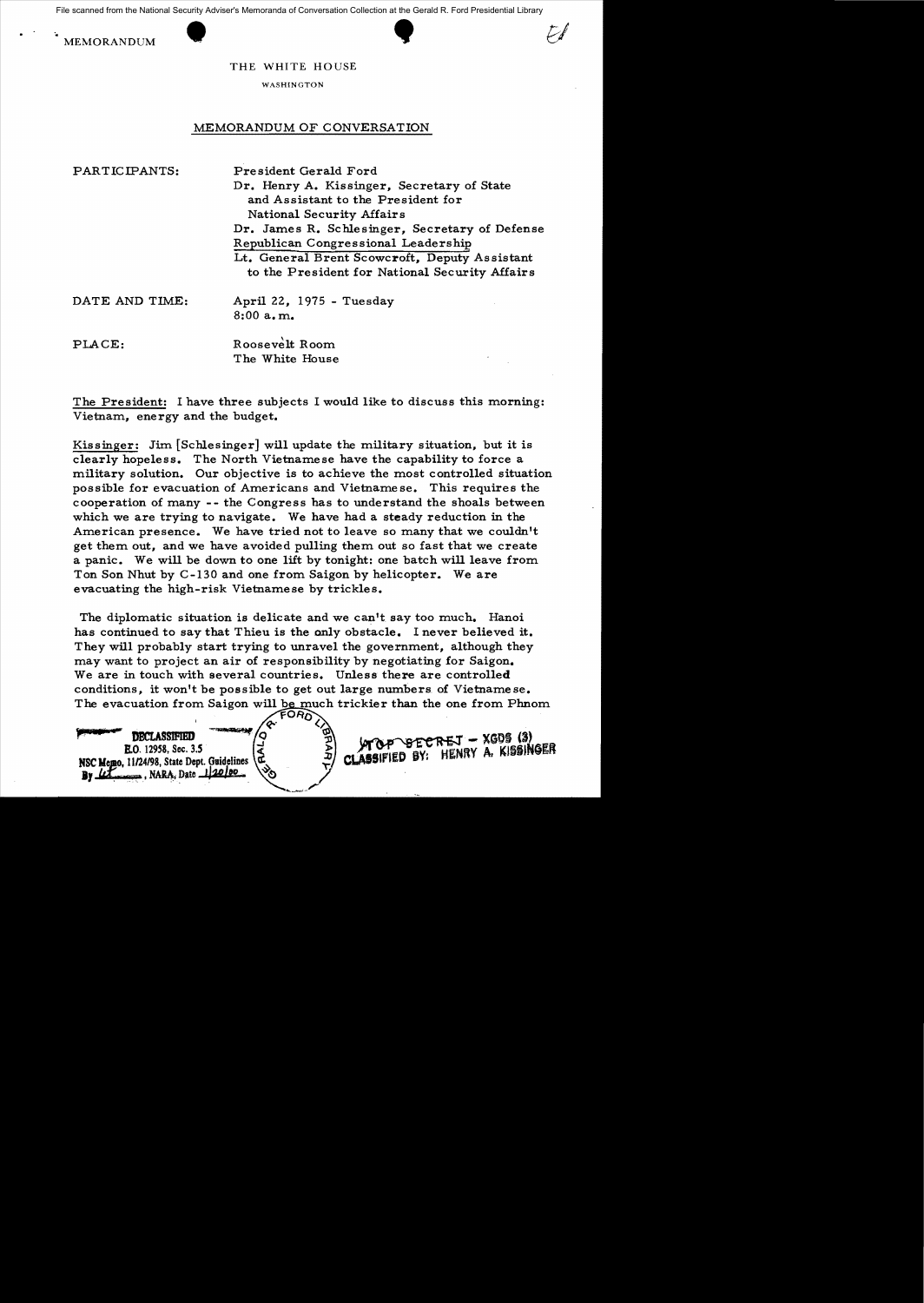Penh. We are trying not to trigger a panic, but also not to jeopardize Americans. We could have the refugees from Vung Tau but our prupose is not to be indiscriminate but to rescue those who would suffer the most if we left them. The trouble in the ports would be to sort out the highrisk people from the mass of refugees. Any substantial evacuation of South Vietnamese would therefore depend on negotiations.

- 2

There is no question North Vietnam could take over Saigon and unravel the government by keeping to make demands for further change. The only glue holding the country together is the military. They have the only viable administrative structure. Huong will probably be replaced soon and his replacement soon after.

Some of the terms of the debate on aid are no longer relevant. The thought that aid is an open commitment is no longer relevant, as is the argument that it would prolong the fighting. What it does now is give North Vietnam some incentive to say in a negotiation they have stopped our aid, and to give the government some confidence to keep things under control. We think it is important to vote some part of the aid package to give us some control over these tragic events.

The President's objective from the outset was to achieve a controlled situation, and these events, while happening rapidly, were somewhat predictable. It is important we get out with the maximum dignity and unity.

Rhodes: What sort of government will it be? Will the Viet Cong be allowed to run it?

Kissinger: It is not clear yet. Sometime over the next two-three years North Vietnam will absorb it. but whether they will go through an interim PRG Government or move quickly to absorb it is not clear. The occupied areas are being administered by cadre s from the North because there are no PRG cadre. My guess is they will move rapidly. The ones most unhappy over these developments will be the Chinese.

## Scott: Right.

Kissinger: I can't imagine the Chinese wanting a large military power on its border. so the Chinese could be excpected to want to support some sort of PRG government.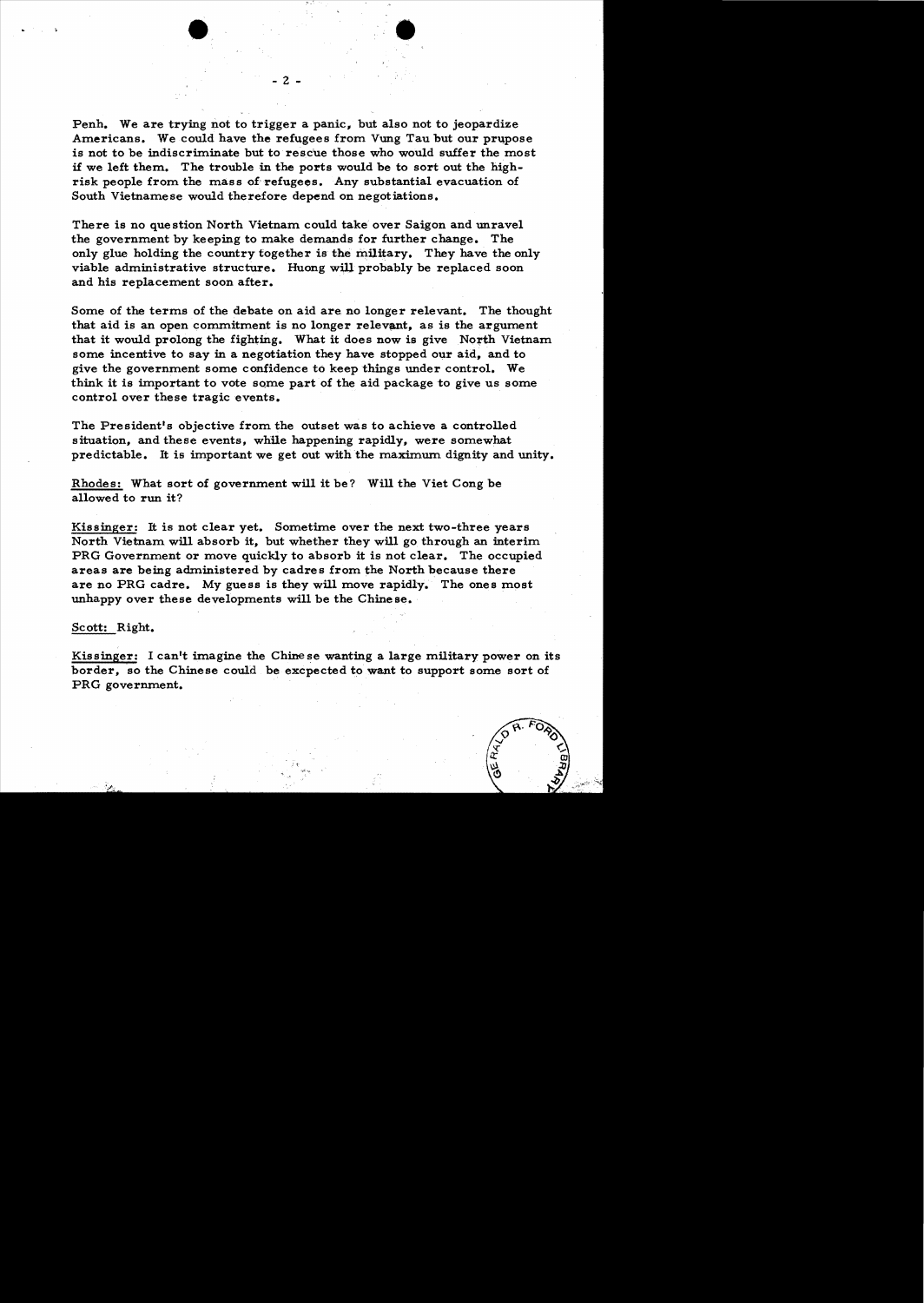## Rhodes: How about Cambodia?

Kissinger: The last months of the war were being fought against Sihanouk, not the government. Sihanouk has known for a long time that we would support his return. The obstacle to his return was the Khmer Rouge, not us. The Khmer Rouge wanted to prevent Sihanouk from coming back as anything but a tool. That is why they refused even a ceasefire and that is why they are exterminating every vestige of leadership. It may be even worse than what will happen in Vietnam. Cambodia will be a total Communist-controlled state. The question is who will be in control -- Hanoi or Peking? Peking has long supported Sihanouk as a counterweight. They are aided by the hatred between the Cambodians and the Vietnamese.

Over the years it is obvious that there will be a conflict between the large Communist countries and the only hope for Laos and Cambodia will be to balance between them. North Vietnam will take over as much control of Laos as they wish; that is probably true of Cambodia also. The Hanoi leaders have done nothing but fight all their lives.

Cederberg: We have a tactical problem over the next few days. Yesterday I could see more military than economic aid would be a problem, so I recommended equal amounts. But I still think we will have trouble on the Floor, and I see no way to get it to the Floor before next week.

Case: We have a bill on the floor now. One hundred million dollars could be used for anything at all. It would be a while to see what is needed. We might get it raised to \$200 million.

The President: I still believe we need some humanitarian aid and some military aid.

Schlesinger: The situation is crumbling. The East is being pulled back. Bien Hoa will be under attack within two-three days. The Hanoi propaganda line has always been that the PRG is doing the battle, so that they may not want to assault Saigon. We have five carrier groups in the area. We can lift 1,700 and have about 2,000 now. Any evacuation from Saigon will be risky and could be interrupted or terminated by brute force. It will be a hairy exercise.

The President: The Ambassador is under orders to get down by the end of the day. We are getting the Americans and dependents down to the barest? minimum.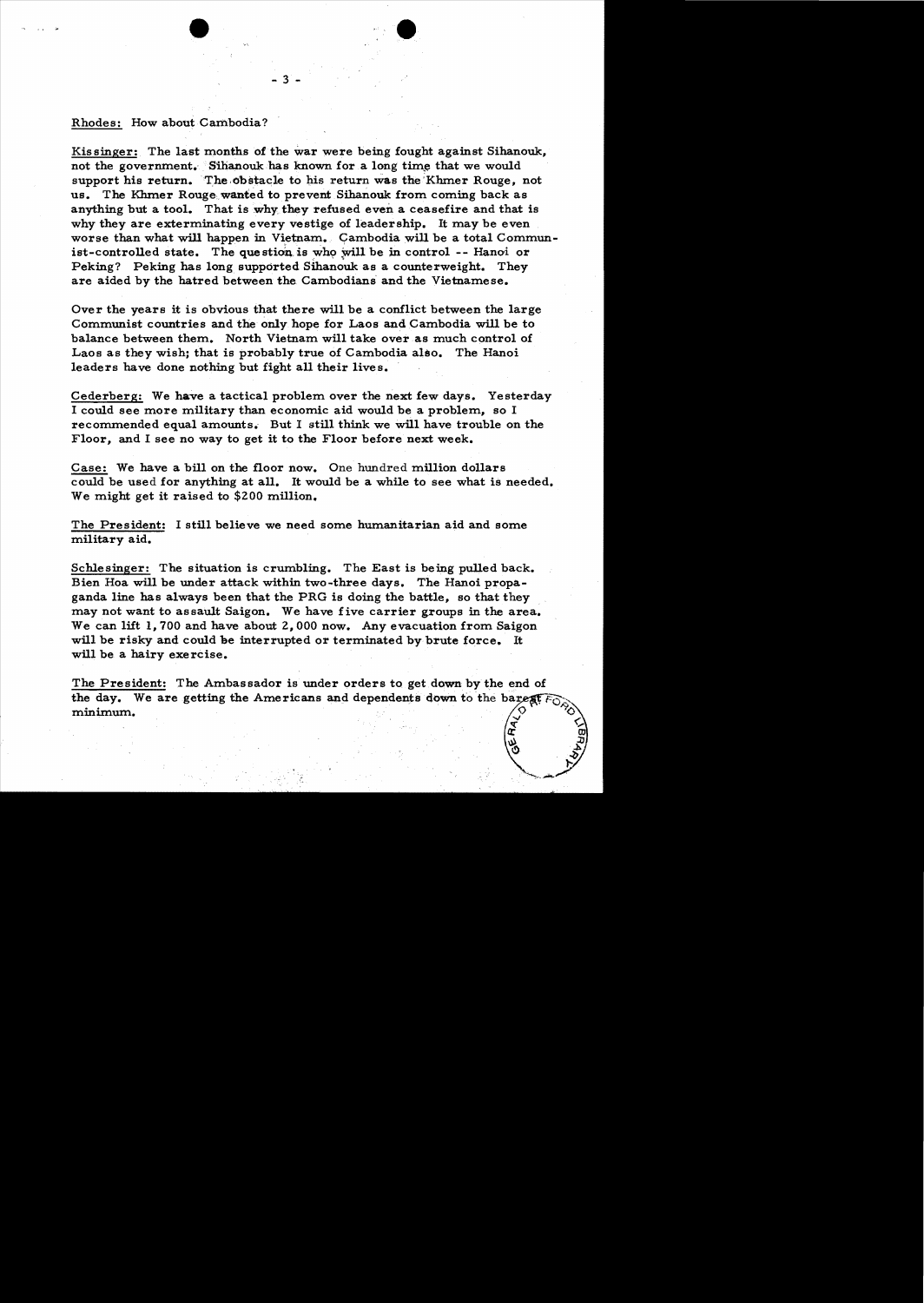It is my judgment we should try to get something through the Congress to help stabilize the military situation.

Tower: I have a bill in my pocket to add \$200 million in military aid.

Griffin: I would vote for it but I think it would be defeated. About half the Rapublicans would vote against it. I think the Democrats are on the hook now. If we were to add military assistance and get it defeated one would get the Democrats off the hook because a lot of Republicans would vote against it.

[There was much discussion  $--$  all negative. The President read a number of reports about foreign leaders<sup>t</sup> doubts about American constancy. He asked them not to use the quotes. $\}$ 

Cederberg: What has happened to bipartisanship? The Democrats give us nothing. It is not like when you were minority leader.

The President: There is no leadership there at all.

Griffin: Mr. President: You have to keep pushing for aid, but you should know what the realities are on the hill.

. ~ ."~.'

[Secretary Lynn and Mr. Zarb each gave a short report on the economy and energy situations respectively.]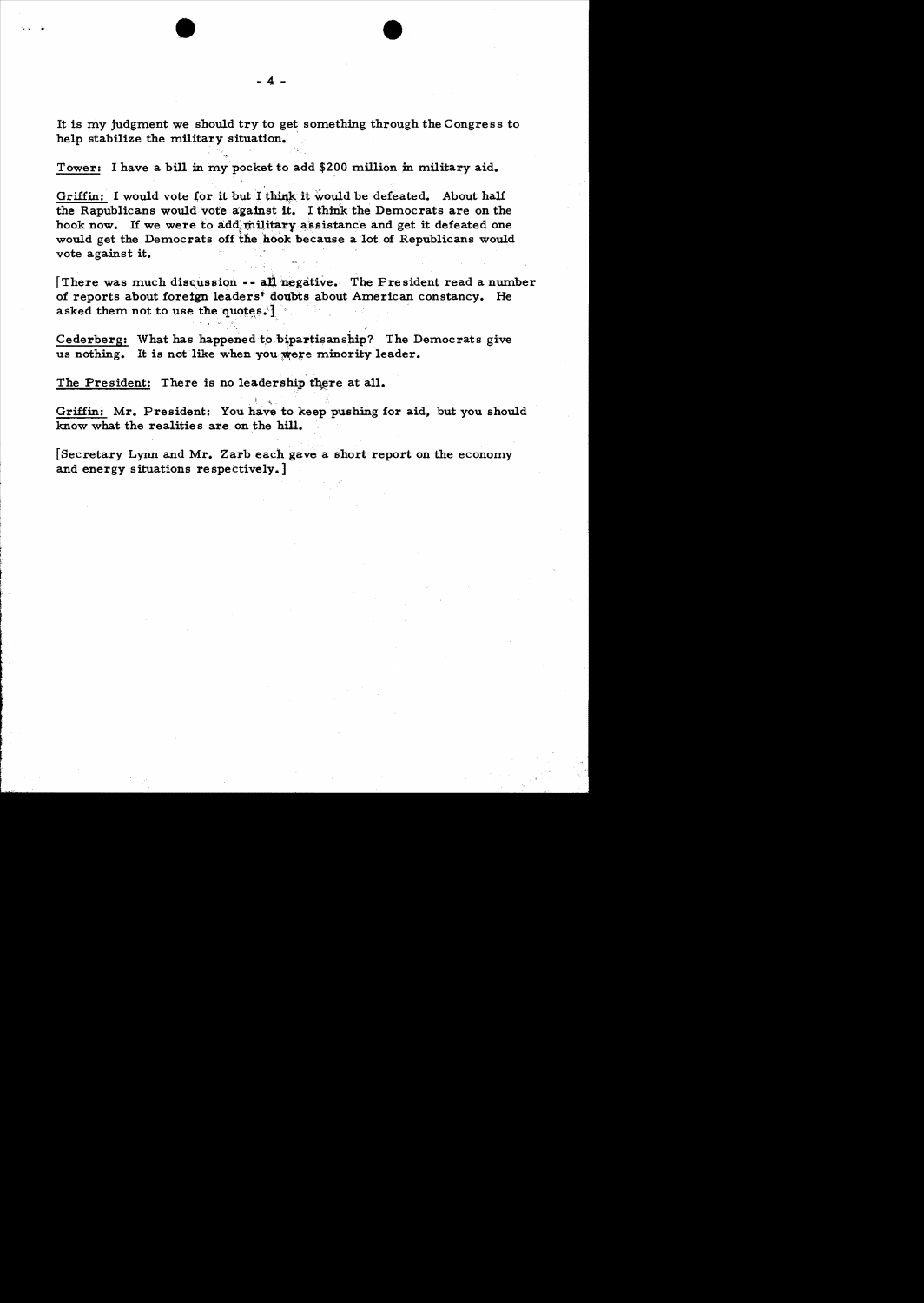Fireat hetter from the & company baby of men 19 minutes of company of the spant  $4/22/75$ Kepern Leadership artig P 3 suggests this comment PN, Emmy, Budget Jim will importate will set, but it is clearly byeless.  $\frac{\mu_{\parallel}}{\pi}$ NURhavec copte four a mil solition. Our objective ist a him a most controled sit positive farmer JUSEUN, This reports expo un Cong his to conductural shoals bet which we type to name the. We have had a straty reduction in anno presence. We have think with leme as may we contlut gettom ant & public, then so fast een cuite a parme. Wel + au from Sampon by help. We are trace tryp tigh Universe by hickley Doy set to delive to we can't by to much - Hanoi. has crothinist by Their only distant - Rum behoved et. They will got that if sincerelingthe good, altho they can wont to project on and of us, by taging De vægot for Sanjon. We intond u/ seined Commitives, Unha controlled conditions it would possible to get out largest of vacue, Error from Sargen will be mon h trédiée Chan P.P. We tiging with Myze a parie but codes not to programing amo, We could hard refugee from Very Tan but ceries payer is not to be incluse und but to receit that who would suffer. Though that in posts would be to fort ant - brigh work people from moss of upique. Con substantial evac y Sonc court des inclusions wyst. Un prostim 14 V 15 comb d'une surgent imient **REAR ASSESS**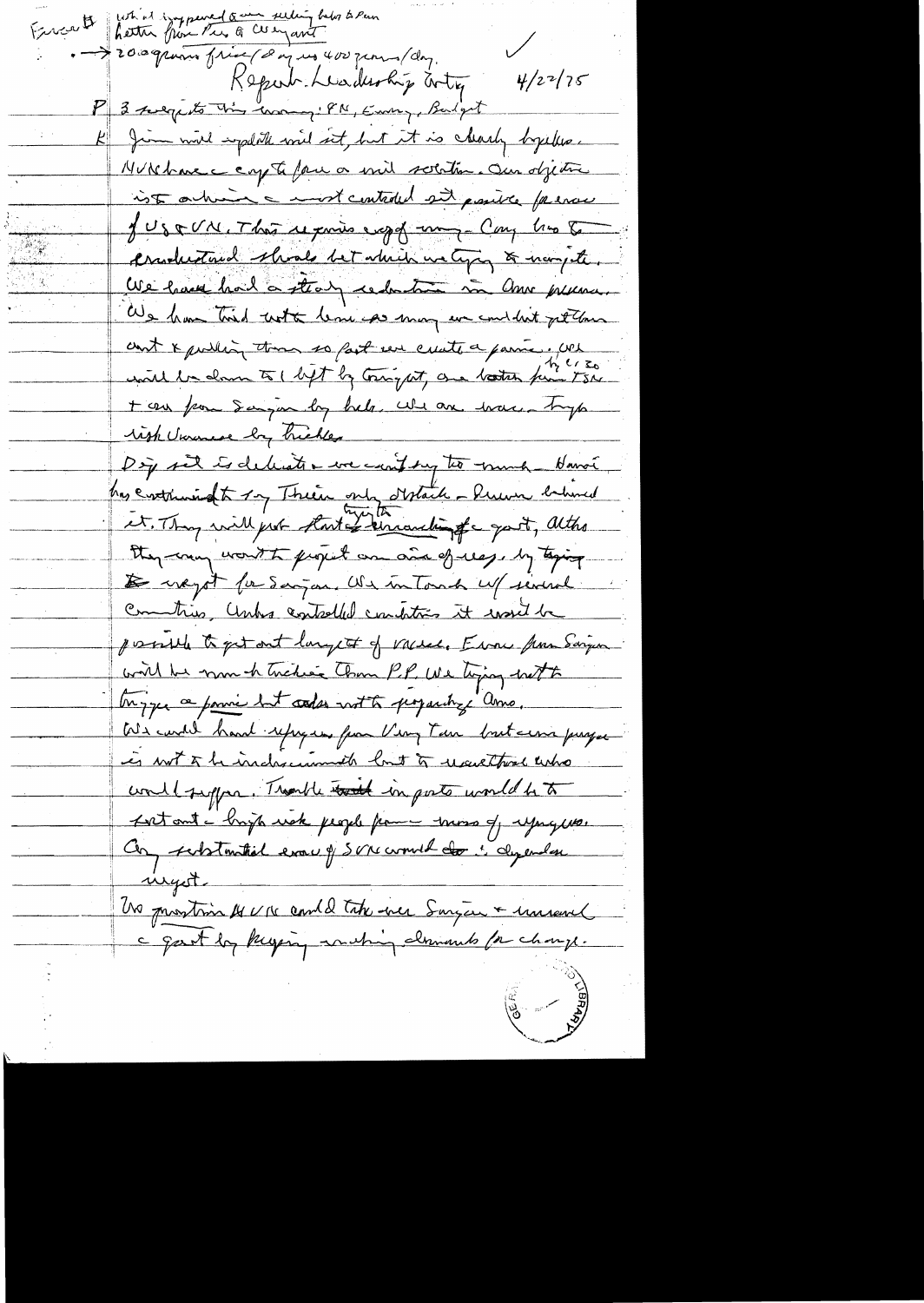Only jour holding country hypothes is unlitery. They chase continuable administratives. Hereing conte port May paud soon & his replacement soon of the Some of a terms for leboth on and one are longen withd. Cht that wil an jean content me longer where it, as is that it would prolucy preporting correct it law Mont to give N VN para uniontrise to say in a sugget Any can have stopped ans oit, + & just a good some confit hay thing inder entred. We trink it ingutant to rato same part friend purkage to good no some contre ver these tragén events. P objective fume outset was to echicid a controlled sit a there write, while hoppening ruselly come somewhat putatoires day une get unt col max dequity + mily-Renews<br>Graph What sot of quot. Will UC he aldmood to me it? K Not clear yet, Som time were next 2-3 yes NUN could operate, but whether they said jo three entire I Co as more quickly to absent it is not clear. Occapil avec are dring admin by Caches poulstet because there is no PhG codre. Try queen is they with most rapidly. Unest unboying are three clayonts wish for PRC Seatt Regtit I Regist imagine PRC crantery e large will passer on sous soit plus ant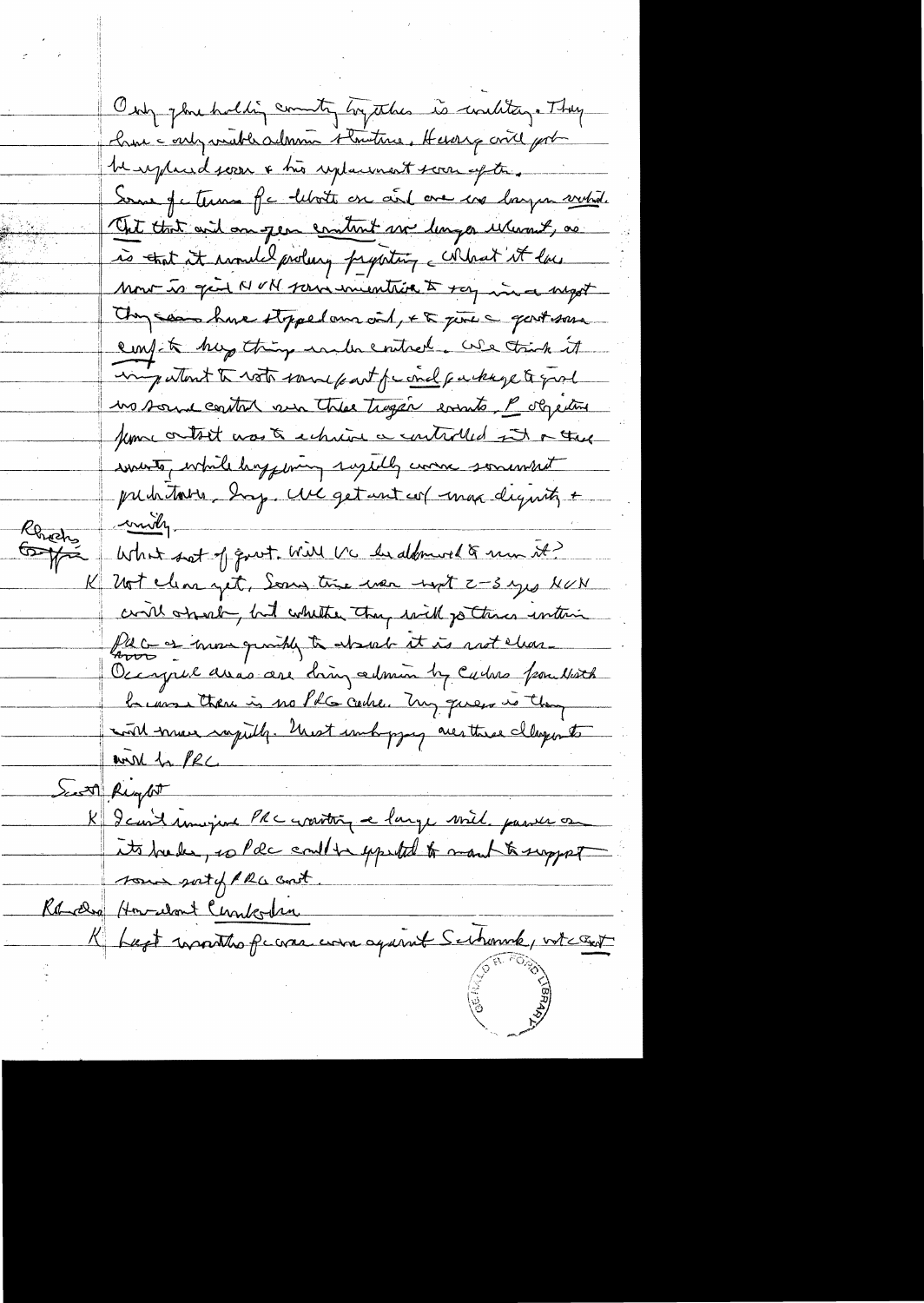Scharwek has kumo for long and invital support his iltura. His obtacle was KR, not use Kleruntal to prevent Scharack craning back as anything but a took, That why they upred we cit, and are externantin in contains of badrahop - may encour Terrest tous will hoppen in U/11, Combastine with be a Honor a Peting. Peting has long supported behomet so communicator. They are certed by britist bet Cambon A charasse. Once expose et d'univer three with for a complait bit a large count contier + contrapper for hars & Constration with he to believe bet there. Not y will take one to much phase control a thy wish; Out probabile of Cambrice above, Hanoi lendes brune close thattering but project all there live, tendablery as have trataint put and not finding . Y raturly I contit de conse vil tom pour acil nomed tra from, so I vem equal moto, But & still trup will have tombe are flowe, + 2 see us want get it to flow before myt overk are have a bill one floor now " 100 under used  $rac{c}{2}$ for anything at all. It would be a while to in what is medal, me unigot get it raised to \$200 (Sord still med scene human + som mil ail) Sehlo Sit enumerary. Fort him to perhled look Bun for muhr attack when Z-3 day. Havari jugagemla hue has always from that PRC as doing a trattle of that they many look unit & assumt Sarjan. We have 5 carriers promps. We can ligt 1700 or have about 2000 more,